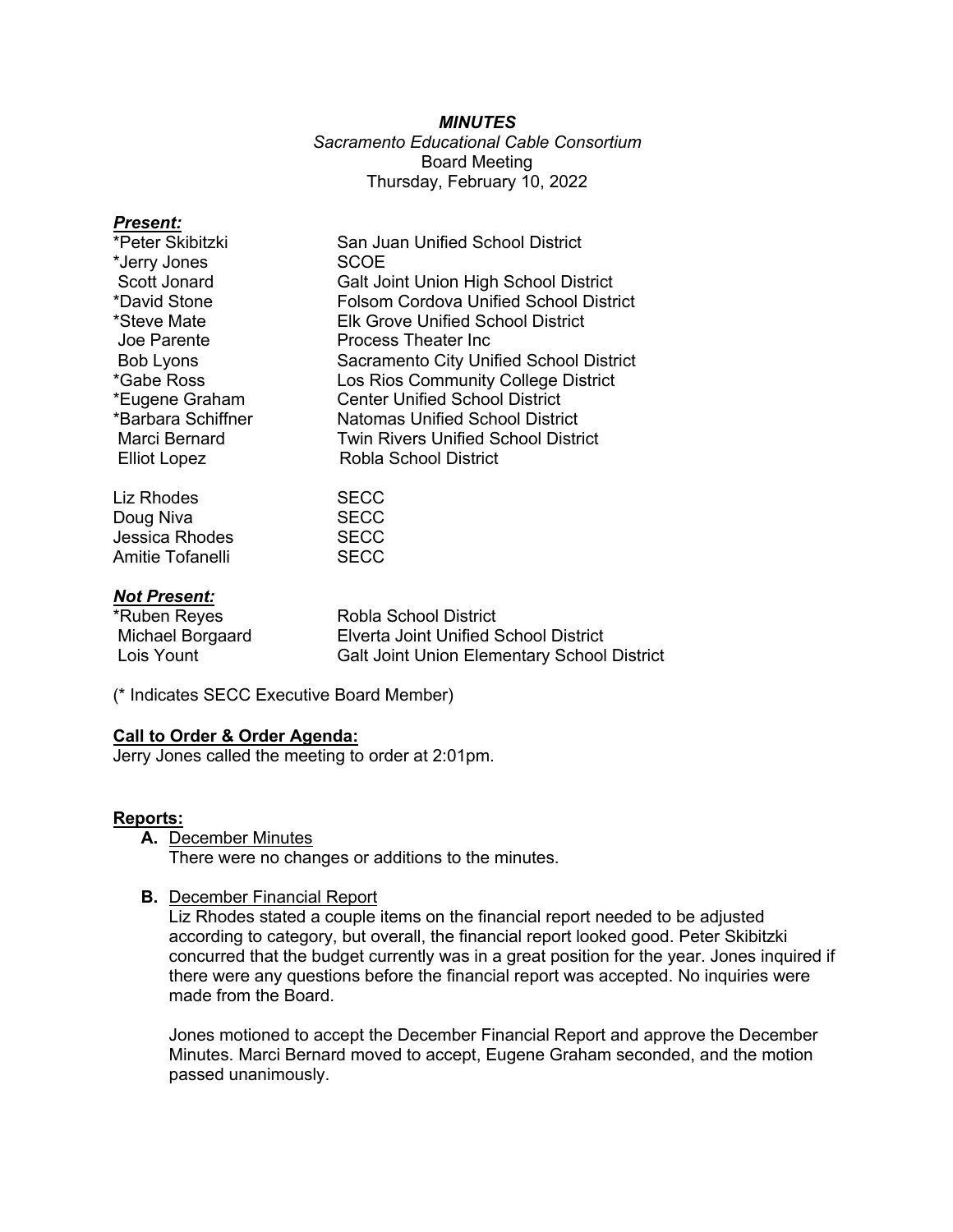### **BESTNet/Cable Commission Update:**

### **A.** BESTNet MOU Renewal – Finalized/Next Steps

Rhodes exclaimed that the MOU has been completed and can be removed from the agenda for future meetings. Rhodes stated that SECC, Steve Bradley, and Jerry Jones will work together to ensure the timeline is met for the renewal. A list of schools has been provided to each district, the Board is encouraged to make sure every school on those lists are correct moving forward as everything is being put in order and will be signed by Jerry Jones so that the backbone is complete and will be taken care of until 2033. Rhodes expressed that she would like an updated school list around June to allow for districts to have time to decide how they will proceed. She reminded the Board that if sites decide not to continue with the Comcast agreement, that fiber will be discontinued after December 23, 2023, and the same rates may not be available at the discounted rates that are currently provided. Rhodes also shared that she and Jones would be working together with the districts before the E-rate deadline to help give guidance where needed. Jones added the importance of all representatives being on the same page when applying for E-rate so that there are no surprises, this also allows Comcast plenty of time to bid. Jones also added that it is in the districts best interest to keep connections, even if they are secondary connections, to have as a backup.

## **B.** Consolidated Update

Jones shared that the renewal agreement with Consolidated is in process. This will allow for the use of Consolidated links on the backbone. Consolidated is open to creating an agreement similar to the one in place with Comcast. Jones stated that Consolidated will allow for equipment to continue to be stored at the main data center at McClellan for no additional cost. However, those who need to access equipment will need prior permission and an escort, which has been and will continue to be the procedure. Jones added that he is waiting on pricing for the use of dark fiber and plans on prepaying for the next ten years. He reiterated that things are very positive, but a bit slow moving. More information will be provided soon.

#### **Executive Director's Report:**

## **A.** 2022 Graduations: Interest in live streaming/SECC assistance?

Rhodes shared the success SECC has had over the past two years assisting schools with virtual graduations and streaming over SECC's Comcast channels. As schools' graduation needs have been ever changing, SECC would like input and guidance from the Board for this year's graduations as well as how the team can provide resources to assist in continued growth for future events. While SECC does not have the capability to do graduations on a large scale, there is still the hope to provide support so districts are able to meet their goals. Doug Niva has put an initial package together that would allow districts to do their own streaming with limited assistance and training from SECC.

Rhodes shared SECC recently went out to Folsom Cordova Unified School District to record the Academic Decathlon. It was wonderful to be back in person and to have students hands on to help with the production. This event put a focus on how SEVA Labs can be utilized to produce and share not only graduations, but also school events through the year with provided training and resources. Niva shared package ideas using the basic equipment that has been used for SEVA labs. The cost for this package is estimated to be around \$5,000-\$6,000 and could be deployed by the district allowing students to be involved in the production process.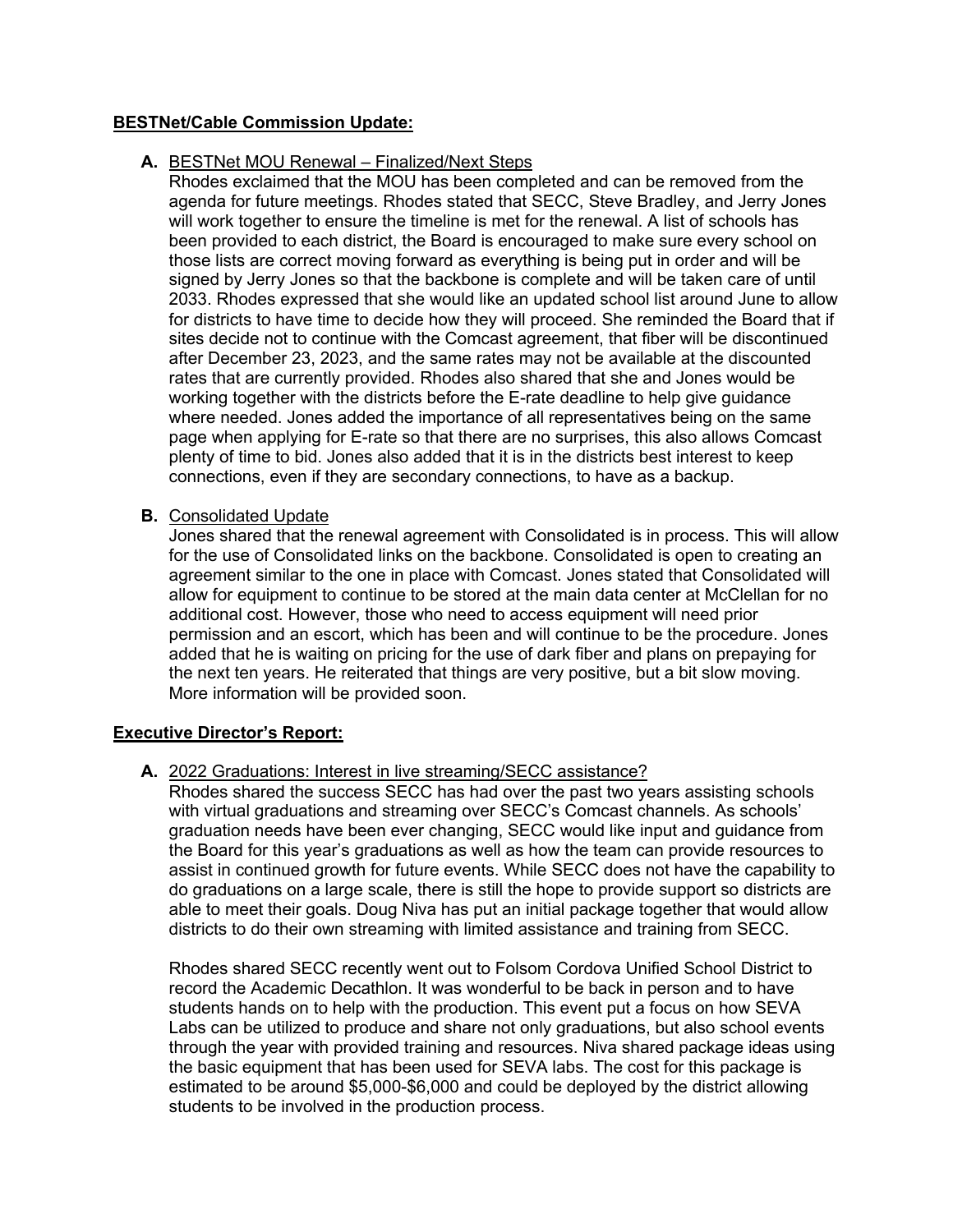Marci Bernard suggested that a form be created to allow school districts to provide their feedback, required needs, as well as look at the different services and options provided. This form can be the start of a cohesive conversation and be used to help provide the resources each district requires. Rhodes agreed that each district has specific needs based on their equipment and resources and a form is a great idea. SECC will put together a form and get it out to district to better understand their production needs and capabilities for upcoming graduations and future events.

### **B.** Programming Update: Jessica Rhodes

Jessica Rhodes shared that a monthly e-mail update is sent to each school district to inform them of what programs will be highlighted each month. Rhodes stated that one of the biggest contributors to new content has been SECC's SEVA Studios and she encouraged the Board to look at the content the students in their districts are producing. SEVA Studio content plays every morning and evening on both Comcast Channels 15 and 16. As the SEVA Awards approach SECC will be highlighting past Honorable Mentions and SEVA Award winners from 2019-2021 on Channel 16 at 12pm and 5pm starting February 28<sup>th</sup>.

## **C.** SEVA Updates: Doug Niva

Niva shared that to date there have been 423 entries, which is a great turnout for this point of the contest. Niva stated that parents have been a lot more involved in the process this year through asking questions and wanting to know more about the entry process. There have also been new teachers signing-up for judging sessions this year. Liz Rhodes encouraged the Board to participate in judging if possible. She expressed judging sessions are a wonderful way to really see what students are creating as well as provide students constructive feedback for future videos.

## a. SEVACON

During the last SEVACON SECC was able to provide students with guidance and support with their entries before the SEVA deadline. Niva gave thanks to Joe Parente for being a part of this event and providing his judging insight and expertise.

## b. SEVA Grant Program

Niva stated that SECC has funded about 14 studios from the newest applications and that the next available funding will come at the end of February/early March. Once these funds become available it will allow for 6 or 7 studios to be funded going into the Spring.

### c. SEVA Fest

Niva shared that SECC has had two very successful SEVAFests so far with the Sacramento Capitol Airshow and Sac Republic. For future events SECC has been discussing Sac Anime as teachers responded very positively to the idea. SEVA Fest is focused on creating stories in the community, but also having hands on assistance and guidance from SECC staff and teachers. Rhodes also highlighted the importance of family involvement this year. The theme of family is not only important through SEVAFest, SECC has also encouraged families to come together for SEVACON and the SEVA Awards.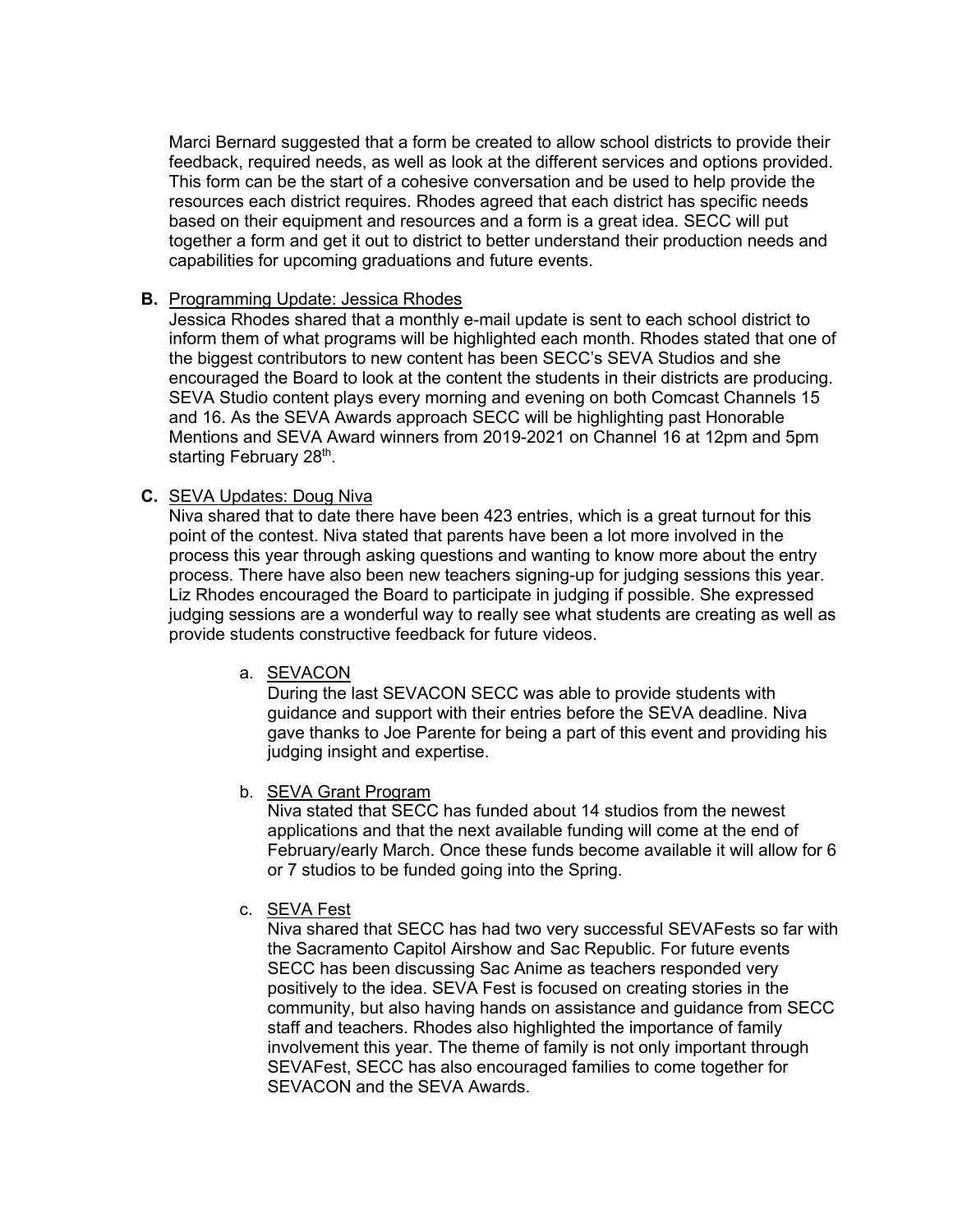## d. Award Night

Rhodes shared that the plan for this year's SEVA Awards is to go back to an in-person event. Rhodes stated that this year the award ceremony will be held at the Scottish Rite Center instead of its previous location at Sacramento State. All SECC staff had the chance to view the facility and feel it is a great fit. Rhodes explained that SECC does have a plan B if any changes are made and is always ready to be flexible and adapt to the situation at hand. Award Night will be held Sunday, May 1<sup>st</sup>, with Red Carpet at 5pm and the Award Show will begin at 6pm. SECC will be sending out invites shortly.

# **Committees:**

**A.** DMCC – January 26, 2022 (Jessica Rhodes/Update)

Jessica Rhodes expressed that the last DMCC meeting had a great turn out of twelve attendees and almost all districts represented. She shared that everyone had their cameras on and were eager to participate. The meeting focused on systems for webpage approvals and how to track various information. The group found that many districts are having similar challenges and brainstormed on how to bring what worked at other districts to their own. Rhodes reiterated how great it was to have everyone back on board and collaborating.

- **B.** Capitol Region Tech Cohorts Next Meeting: March 11, 2022 (Elk Grove Unified School)
- **C.** PIO Next Meeting: February 17, 2022
- **D.** Family Engagement Next Meeting: March 3, 2022
- **E.** SEVA Teachers Next Meeting: March 14, 2022

## **Round Table Sharing:**

Peter Skibitzki (San Juan) – Skibitzki asked about SIA and requirements around continued insurance. After discussion around the topic the Board decided to schedule an additional Tech Cohorts meeting to discuss. Rhodes will send out a note to gauge interest in a zoom event to discuss the topic further.

Steve Mate (Elk Grove) – Elk Grove Unified is launching a new website and will be switching over to Catapult. Mate gave the group a sneak peek at the new design.

Gabe Ross (Los Rios) – The pandemic has presented many challenges and Los Rios has found that more students are opting for online courses instead of in-person. Pre-pandemic most students opted for in-person, but with the increased fill rate for online courses Los Rios is working on how to adapt to these changes.

Joe Parente (Process Theater) – With restrictions starting to loosen, Process Theater is working on getting back to live performances. Very Special Arts Program at Sac City has been working with hip hop dancers and there will also be a performance for International Piano Day, March  $29<sup>th</sup>$ 

#### **Opportunity for Public to Address the Board:** None